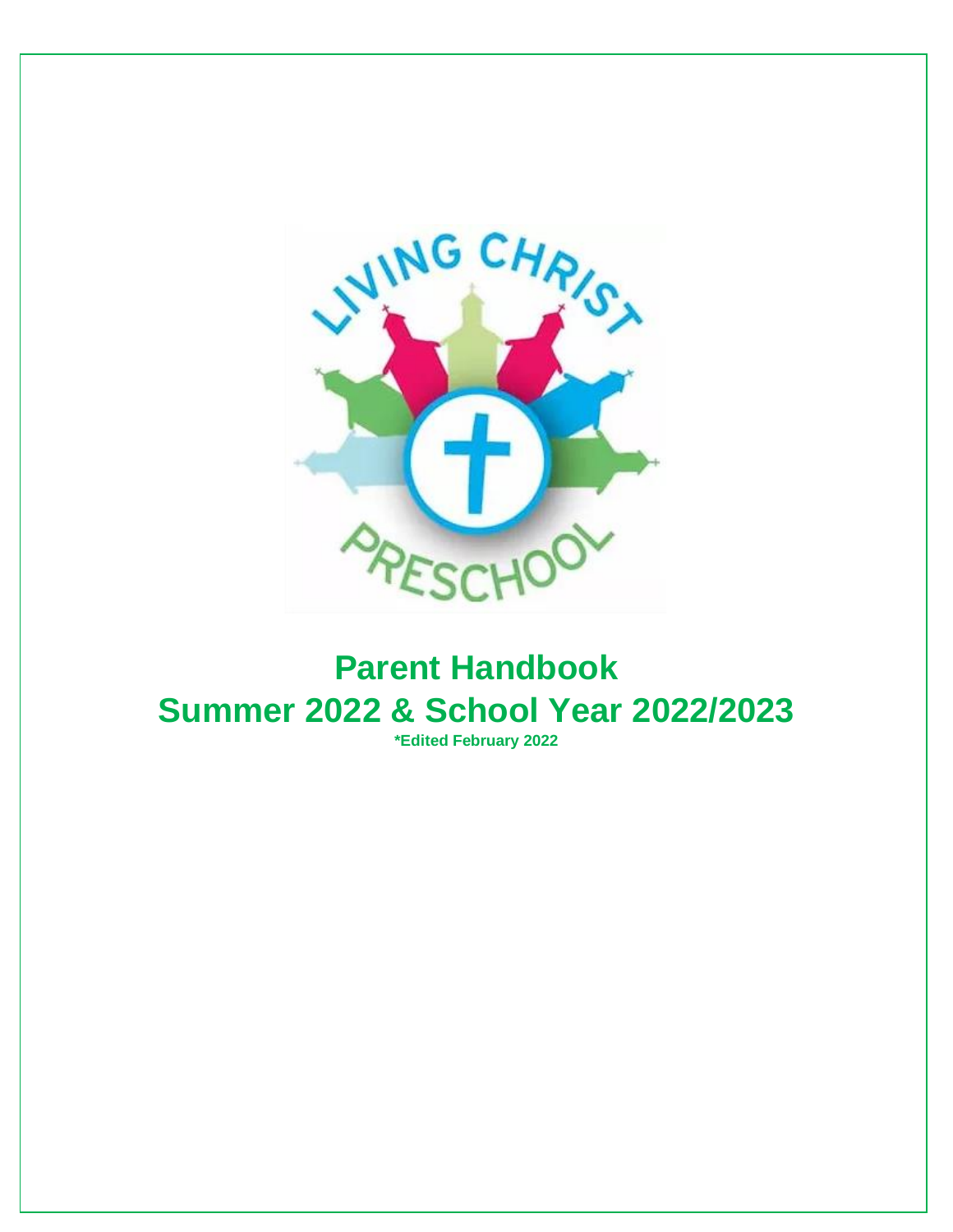LIVING CHRIST PRESCHOOL 110 NORTH GAMMON ROAD MADISON, WI 53717 www.living-christ-preschool.com PHONE: 608-829-3598 FAX: 608-829-3513

Welcome to Living Christ Preschool (LCP)! We are looking forward to having your child in our school. This handbook was written as a guide to explain policies and procedures and to provide important information you will need to know before your child begins school.

With your help we will make a happy and worthwhile learning experience for your child. You are welcome at any time to visit the classroom or to call us with any concerns you may have or suggestions to improve the program.

God bless us all in our ministry to His children.

Phaedra Serbus Director [lcpdirector110@gmail.com](mailto:lcpdirector110@gmail.com)

> 0-1s Class: Lambs [lcplambs@gmail.com](mailto:lcplambs@gmail.com)

> 1-2s Class: Lions [lcplions1@gmail.com](mailto:lcplions1@gmail.com)

2-3s Class: Bears [lcpbears2@gmail.com](mailto:lcpbears2@gmail.com)

3-4s Class: Zebras [lcpzebras@gmail.com](mailto:lcpzebras@gmail.com)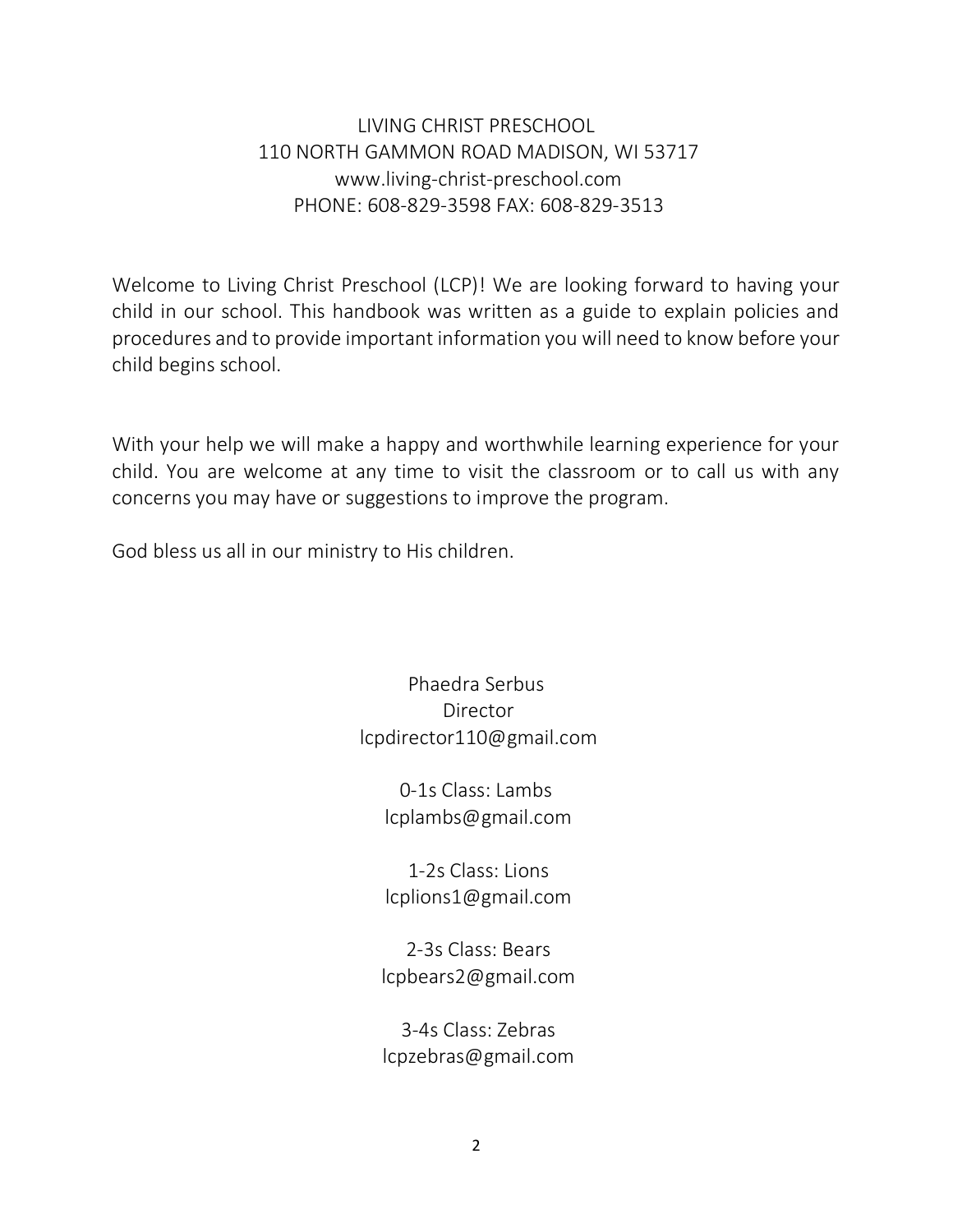# Contents

<span id="page-2-0"></span>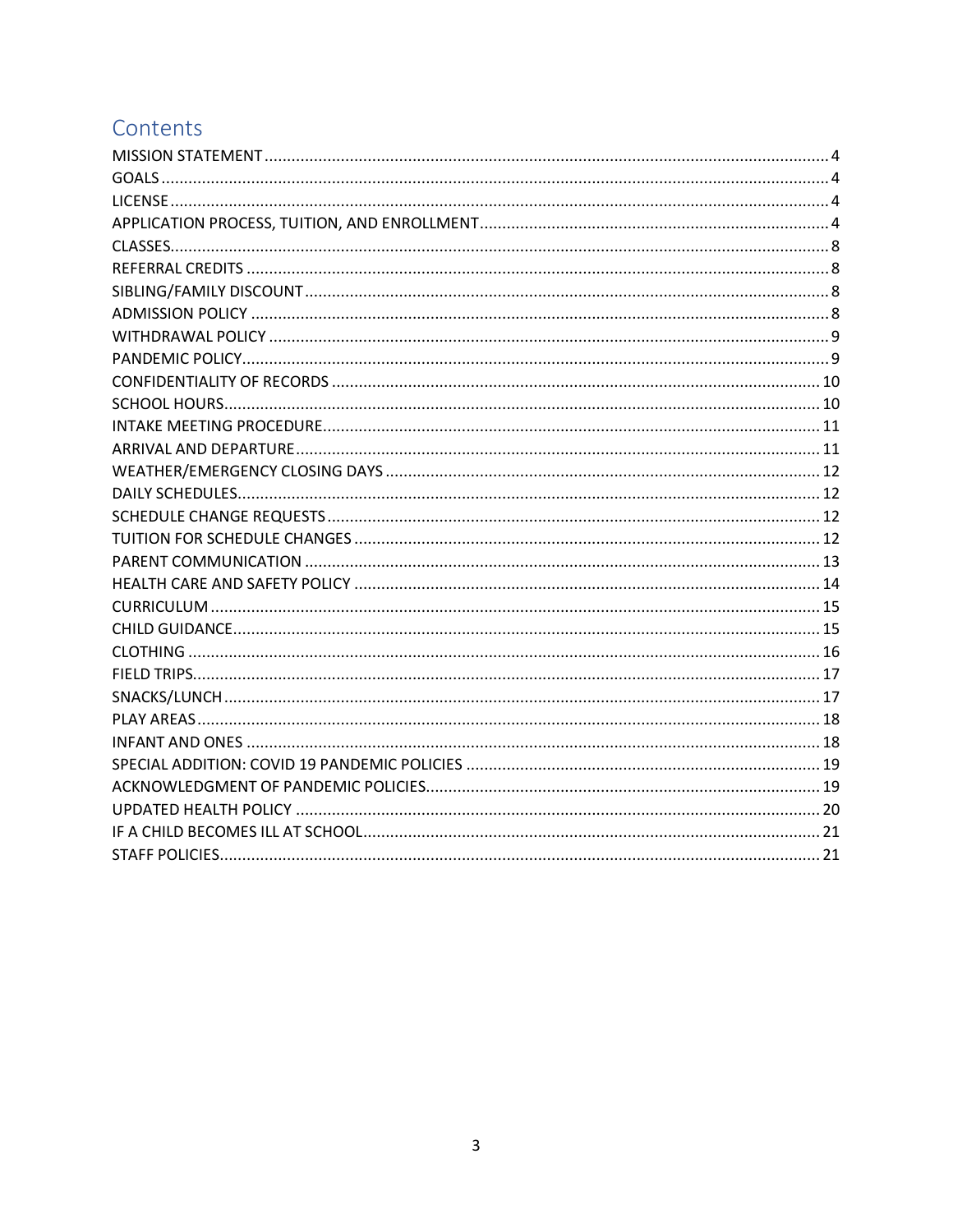### MISSION STATEMENT

The mission of Living Christ Preschool is to minister to children's spiritual, social, academic and physical needs through our loving environment and the sharing of God's Word each day.

#### <span id="page-3-0"></span>GOALS

To accomplish this mission, we have the following specific goals for Living Christ Preschool:

- 1. To instill in children an awareness of God's great love for them in Christ & to help them grow in love, trust, and thankfulness toward God.
- 2. To help children learn to be kind, loving, and forgiving toward others.
- 3. To instill in children a love and respect for the lovely world God made.
- 4. To help children develop self-discipline and a positive self-concept.
- 5. To help children learn communication and problem-solving skills.
- 6. To instill in children a love of learning and give them a good foundation in the academic skills they will need in kindergarten.
- 7. To give children opportunities to express themselves creatively through free play, art, music, and movement activities.
- 8. To help children develop physically with large & fine motor activities.
- 9. To instill in children a love of music and singing.

# <span id="page-3-1"></span>**LICENSE**

Living Christ Preschool is licensed by the State of Wisconsin for 50 children, ages 0-5 years 11 months. We are open Monday—Friday from 7:00 am to 6:00 pm\*, January through December. We serve children ages six weeks to five years. Our license is posted at the entrance and our policies are located in the preschool office.

\*See page 10

# <span id="page-3-2"></span>APPLICATION PROCESS, TUITION, AND ENROLLMENT

**1. School Year Enrollment:** To enroll your child, schedule a tour of the preschool and obtain an application. Subject to space availability, children are enrolled after completed applications are processed, non-refundable application fee of \$60, and 1st month's tuition have been received.

Enrollment options include full day and half-day options by classroom. Special circumstances must be discussed with the director.

\*Full Day Options are listed below. Lions, Lambs, and Bears must attend at least 3 full days.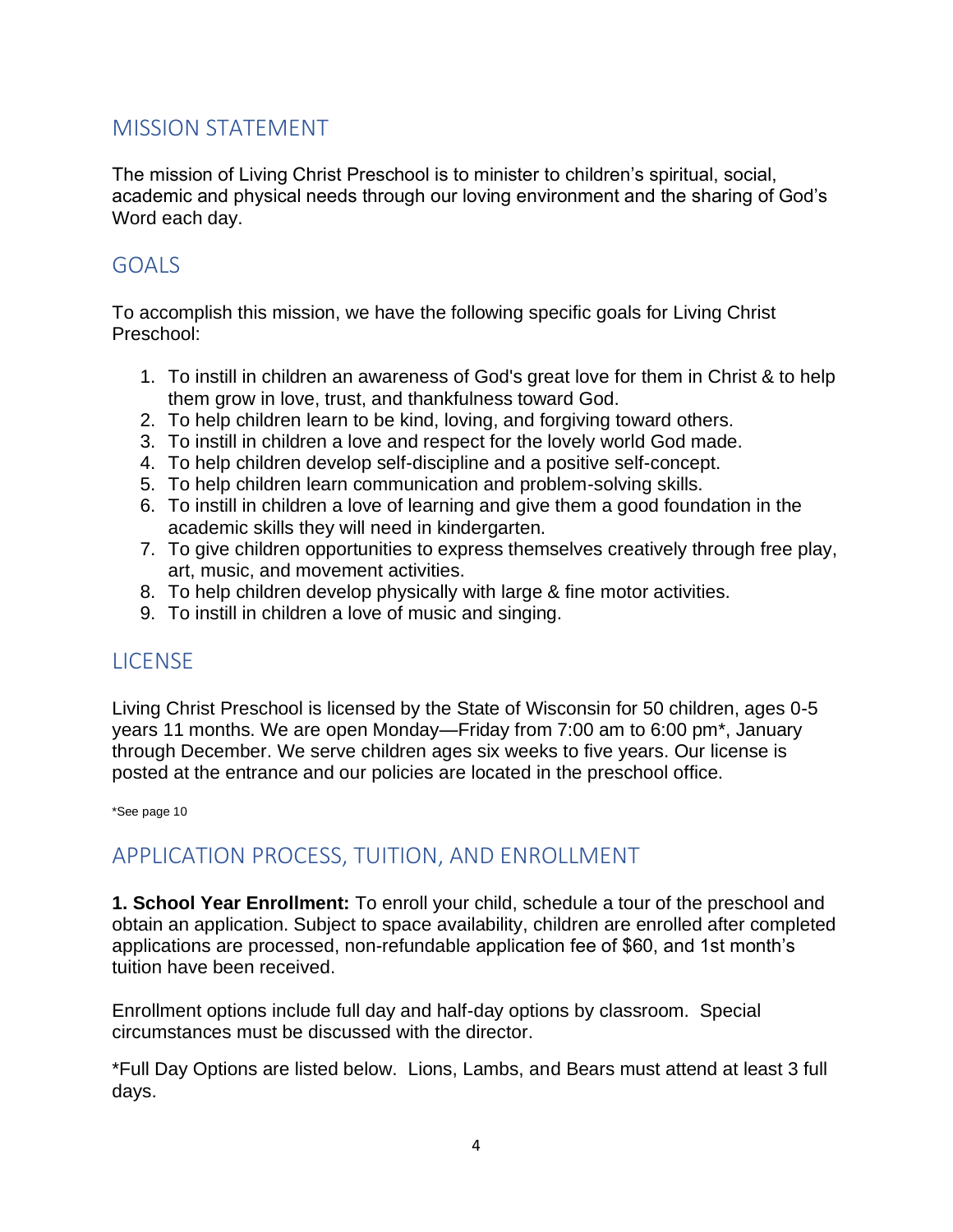| <b>Class</b> | 2 Full Days | 3 Full Days | 4 Full Days | 5 Full Days |
|--------------|-------------|-------------|-------------|-------------|
| Lions        |             | $\times$    | X           | Χ           |
| Lambs        |             | $\times$    | X           | Χ           |
| <b>Bears</b> |             | X           | X           | Χ           |
| Zebras       | X           | X           | X           | Χ           |

Half-Day Options:

| <b>Class</b> | 3 Half Days | 4 Half Days | 5 Half Days |
|--------------|-------------|-------------|-------------|
| Lions        | ⋏           | X           | X           |
| Lambs        | х           | X           | X           |
| <b>Bears</b> | Χ           | X           | X           |
| Zebras       | Х           | X           | X           |

2. **Summer Enrollment:** To enroll your child, schedule a tour of the preschool and obtain an application. Subject to space availability, children are enrolled after completed applications are processed and an application fee of \$60 has been received. This fee is reduced to \$30 for currently enrolled School Year families enrolled by March 15<sup>th</sup> and continuing enrollment through the summer. Half-day students enroll for all 5 days. Full-day students must attend at least 3 days per week. A 10% discount will be applied to families enrolling in at least 6 weeks for summer and choosing to pay tuition for all summer weeks of attendance by May 10<sup>th</sup>.

Full Day Options:

| <b>Class</b> | 3 Full Days | 4 Full Days | 5 Full Days |
|--------------|-------------|-------------|-------------|
| Lions        | X           | Χ           | X           |
| Lambs        | $\times$    | Χ           | X           |
| <b>Bears</b> | $\times$    | Χ           | X           |
| Zebras       | Χ           | Χ           | X           |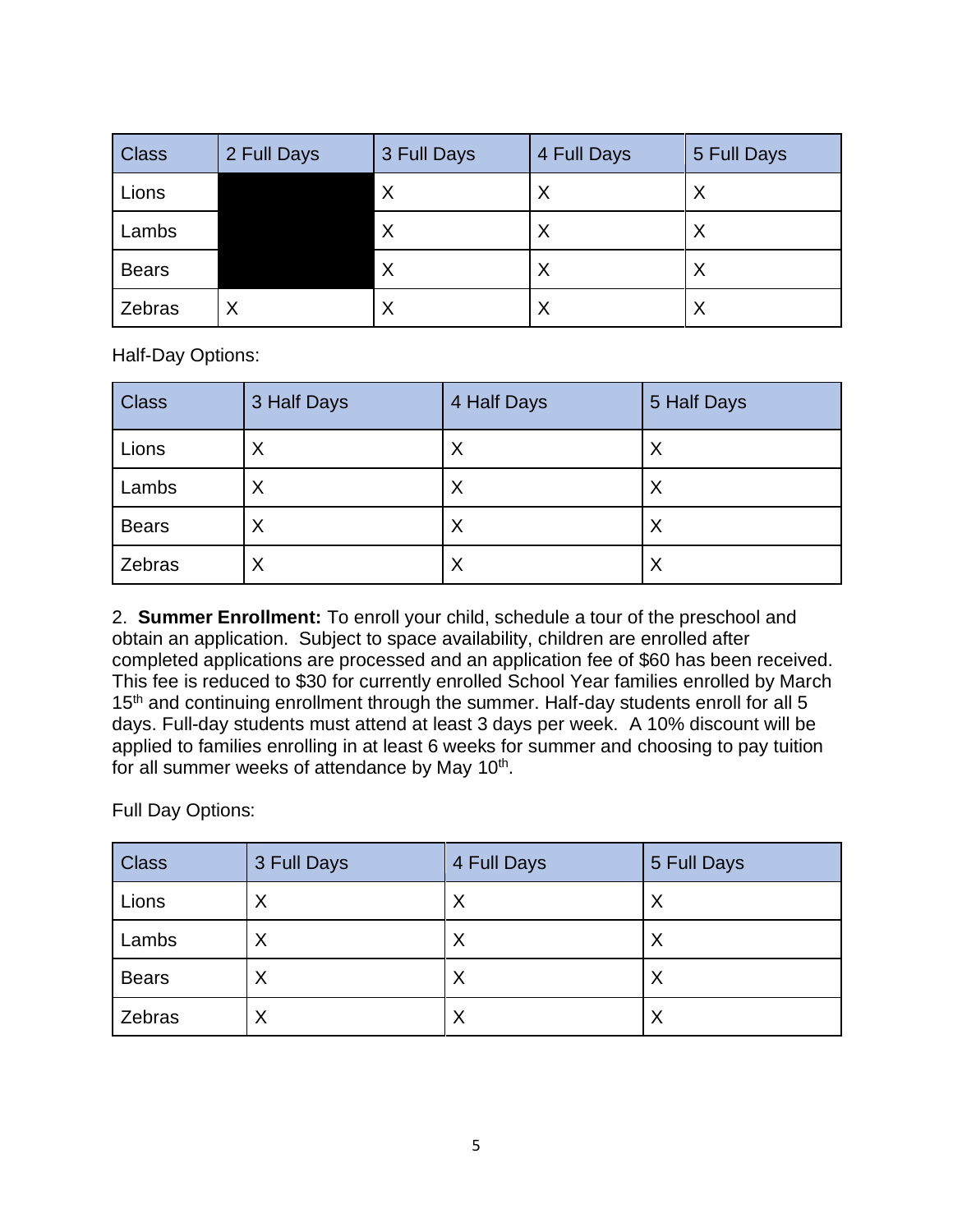Half-Day Summer Sessions – students must enroll for all 5 days.

| <b>Class</b> | 5 Half Days |
|--------------|-------------|
| Lions        | Χ           |
| Lambs        | Χ           |
| <b>Bears</b> | Χ           |
| Zebras       | X           |

#### **All fees are non-refundable.**

3. **Supplies -** A list of supplies will be provided prior to the first day of enrollment. Families may either bring in supplies from the supply list at Open House (Fall) or the child's first day. If materials are not provided by the family, a \$90 materials fee will be applied to the first monthly bill. The supply list can be found on the LCP website at: https://www.living-christ-preschool.com/student-forms.

4. **Portfolio fee** – An annual \$35 portfolio fee will be charged on the first invoice to help cover costs of items to create your child's development portfolio for School Year enrollments. This fee does not apply to Summer enrollment only.

5. **A No Call/No Show** fee of \$10 will be applied on days when, at 9:00 am, your child has not arrived at school and we have not received a phone call/voicemail/Brightwheel message stating your child will be absent or late.

6. **Invoices** are sent out for a month in advance. For example, October's tuition invoices will be sent September 1st and due September 10th.

7. **Tuition** payments are due the 10th of the month. If a payment is overdue, it must be paid by the last school day of the month or enrollment may be terminated until the account is settled. At that time, the child's spot may be taken by a waiting family. If there are extreme circumstances, please see the director to come up with a payment plan before the 10th of the month. All tuition is non-refundable. If there are extreme circumstances, the director and Preschool Board will review on a case-by-case basis.

Tuition rates are published annually by classroom and full-day/half-day schedule and are available on the application form at www.living-christ-preschool.com/student-forms.

\*Tuition is billed monthly, however, a weekly tuition rate is established for each classroom and has been calculated to account for holidays or school breaks. All weeks for School Year Enrollments and weeks for Summer Enrollments reflect the same tuition rate to be paid each week. Tuition is not refunded for holidays, breaks, or school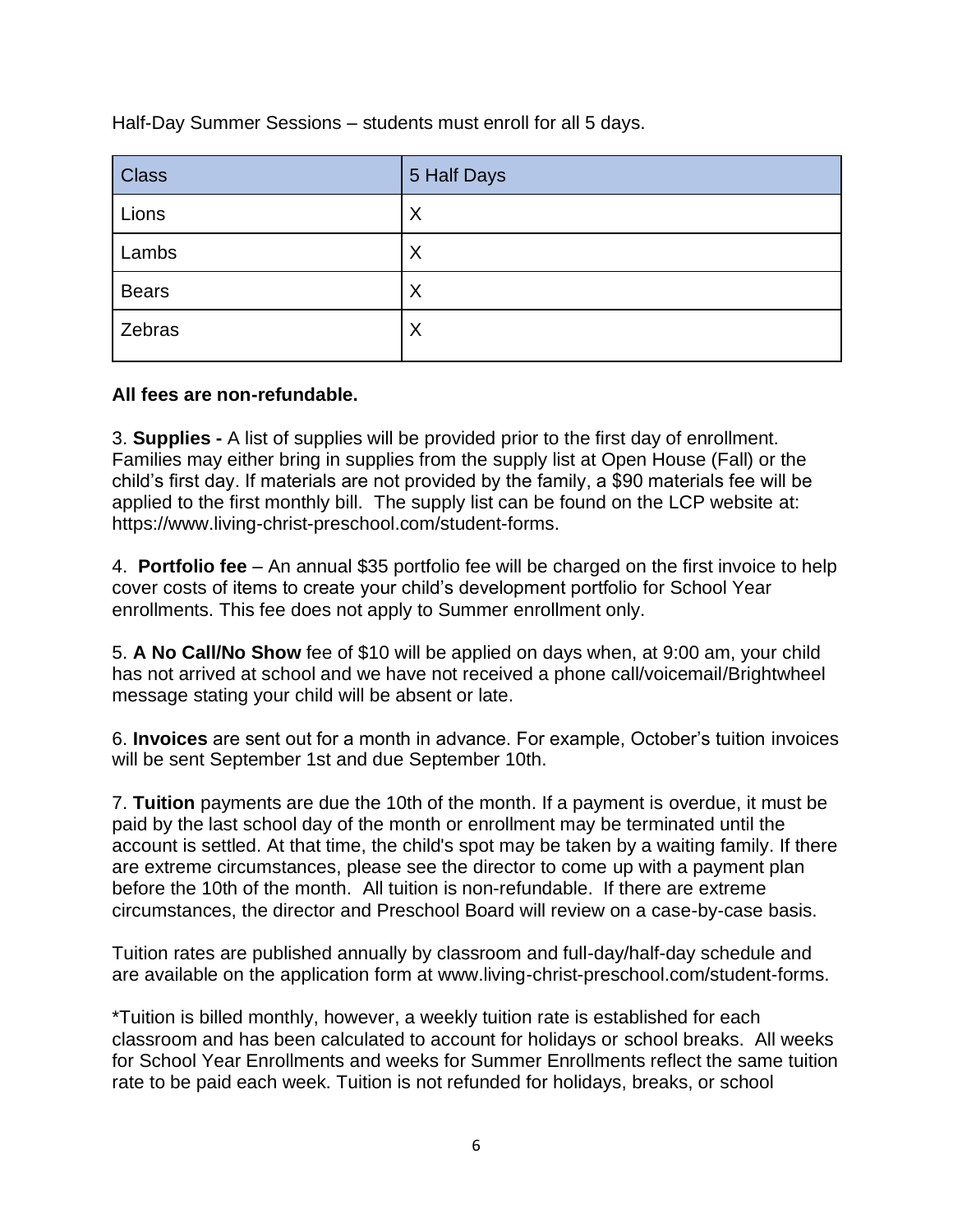closings due to weather or national emergencies. Tuition is also not prorated for days a child misses due to illness or unexpected absence.

We do not charge tuition the week we are closed between Christmas and New Year's Day and our annual cleaning week in August.

8. **Late Fee -** Payments received after the 10th will incur a \$20 late fee, with an additional \$20 for every 5 days the payment remains overdue

9. **Checks** - Checks should be made out to Living Christ Preschool and **should be placed in the tuition drop box outside the staff office.** 

10. **School Year Enrollment -** Children who are enrolled for the full school year are required to pay tuition for the months of September-May unless they choose to withdraw from Living Christ Preschool, see withdrawal policy on page 9.

11. **Summer Enrollment -** Children who are enrolled for the summer are required to pay tuition for all weeks enrolled for the months of June – August unless they choose to withdraw from Living Christ Preschool, see withdrawal policy on page 9.

12. **Refunds** will not be made for vacations, snow days, family events, or short-term illness. Days missed may not be made up. Families may not change the schedule and bring the child on a different day or a different schedule or switch to a different day if the child was sick or absent during a scheduled day. **Space will not be held for children who are absent for extended periods unless tuition is paid.**

13. **Vacation Days –** Children enrolled for at least three full days of care during the school year may use up to 5 vacation days for planned absences during the months of September through May. To be a planned absence, parents must email the director of the days the child will be absent at least 30 days in advance and request the use of a vacation day. Upon approval, invoices will be adjusted. If your child attends on an approved vacation day, you will be charged a \$10 fee in addition to that day's tuition.

14. **Fundraisers.** Families are expected to participate in school fundraisers. Funds raised are above and beyond the budget to purchase items to enrich our preschool and provide new opportunities to all students.

15. In the unlikely event that a child is not having a beneficial preschool experience, a conference will be held with the parents to discuss possible options. If a child has needs that cannot be met at our preschool or is negatively impacting the learning environment or safety of other children, we reserve the right to terminate the child's enrollment with or without a conference.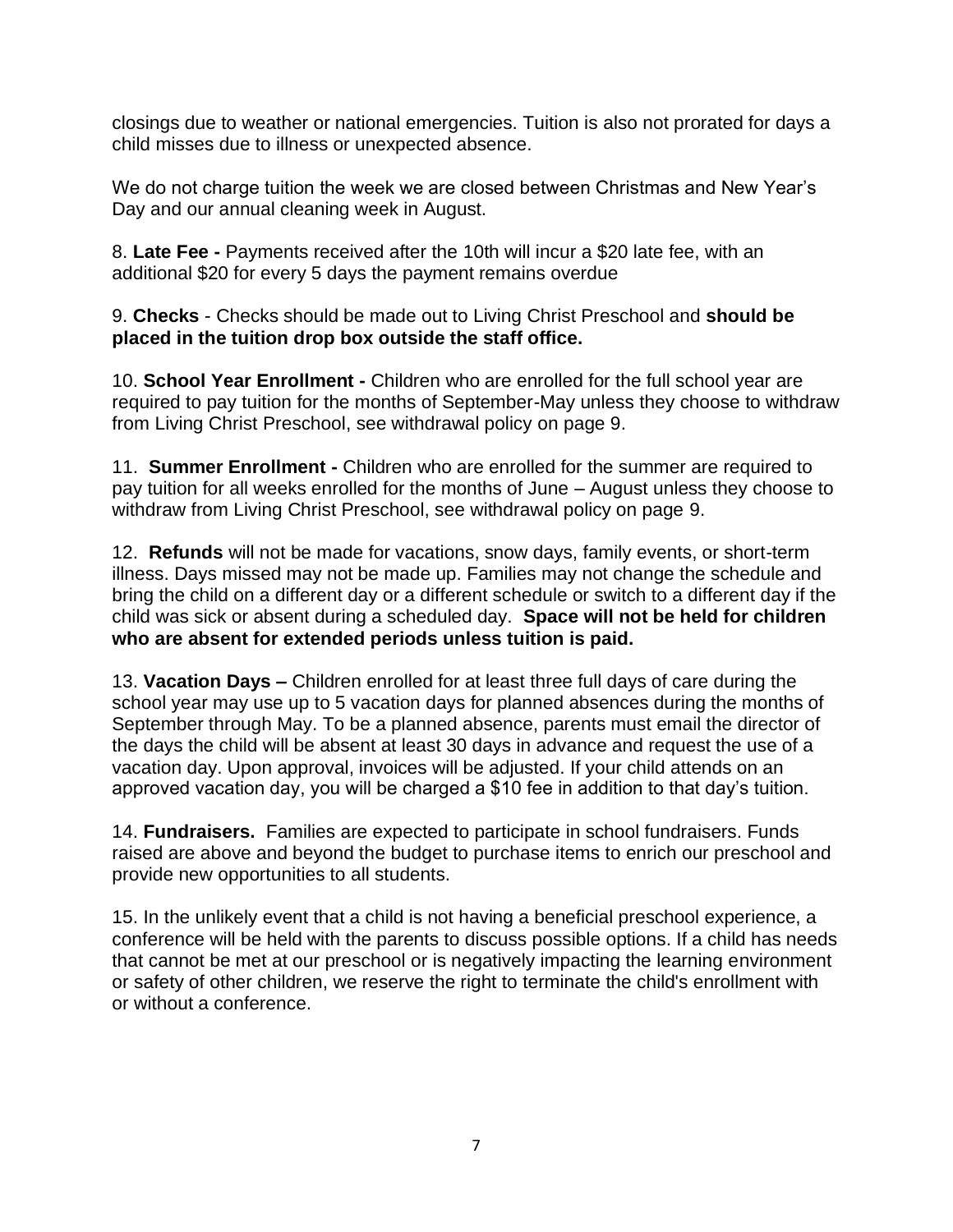### <span id="page-7-0"></span>**CLASSES**

We have four different classrooms for the age groups we serve. Each class has 1-2 primary teachers daily depending on ratios. The number to the far right is how many children each classroom will enroll

| Lambs         | 6 weeks at start date | 8 children  |
|---------------|-----------------------|-------------|
| Lions         | Typically age 1       | 8 children  |
| <b>Bears</b>  | Typically age 2       | 10 children |
| <b>Zebras</b> | Typically ages 3&4    | 16 children |

At the time of enrollment, placement in the class will be based on the child's age and meeting age-appropriate development milestones. The above ages per classroom are a guide.

Half-day students must attend in the morning during 8:30-12:30. We do not offer afternoon half-day schedules.

• Special circumstances must be discussed with the director.

#### <span id="page-7-1"></span>REFERRAL CREDITS

Families who refer a potential student will receive a Referral Credit in the amount of \$60 after the potential student has officially been enrolled and paid his/her first month's tuition fees. Credit will be applied to the first invoice after the new student's first payment. The family making the referral must be currently enrolled at LCP to receive the credit.

#### <span id="page-7-2"></span>SIBLING/FAMILY DISCOUNT

\*Families with 2 or more children enrolled at the same time may qualify for a discount on tuition. The discount of 10% will be applied to the oldest child's tuition.

#### <span id="page-7-3"></span>ADMISSION POLICY

Living Christ Preschool will review all applications for enrollment as they come in and date them to determine priority within the application time frame. Approval on applications will depend on class space.

Full Day enrollment runs from open to close. Half-Day enrollment runs morning only from 8:30am – 12:30pm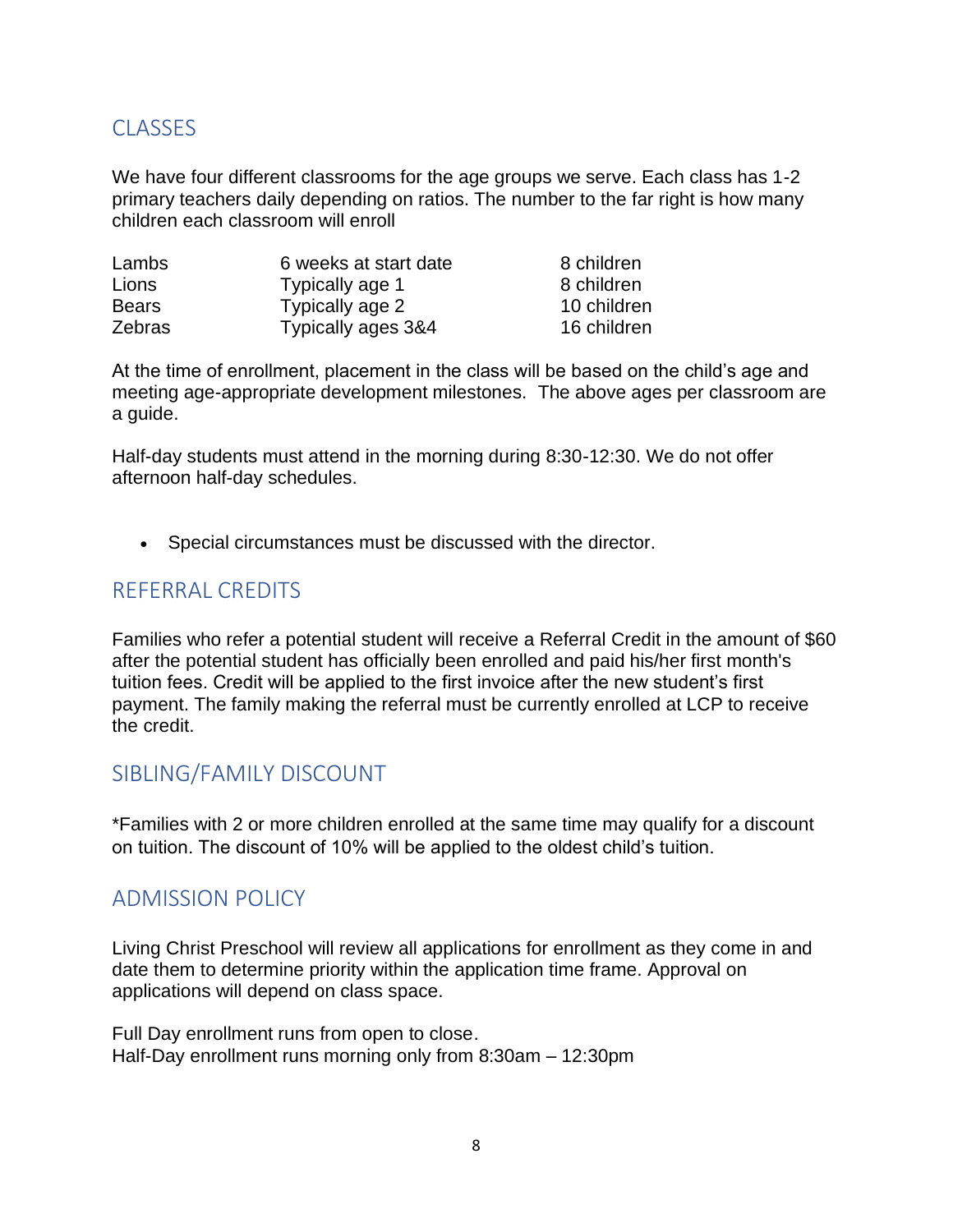Once class lists are determined, all families with approved applications will receive email confirmation of their enrollment, notice about Open House, and times to come in and pick up enrollment packets & door fobs. They will also receive the first month's invoice; payment of this invoice secures the child's spot. Families who do not respond and pay within 2 weeks of notice may lose their spot.

LCP admits students of any race, color, national or ethnic origin to all the rights, privileges, programs, and activities generally accorded or made available to students at the school. It does not discriminate on the basis of race, color, national or ethnic origin in administration of its educational policies, admissions policies, scholarship and loan program, or other school-administered programs.

Children who enroll in the Lambs class must be at least 6 weeks at time of admission. Children who enroll in the Lions class must be 12 months at time of admission. Children who enroll in the Bears class must be two years old and meeting developmental milestones and do not need to be toilet trained. Children who enroll in our Zebras class must be three years old and must be toilet trained. Summer classes will be separated based on children's ages as of May  $25<sup>th</sup>$  of that year.

### <span id="page-8-0"></span>WITHDRAWAL POLICY

If you, for any reason, decide to withdraw your child from LCP, we require a written 30 day notice. Please note that any outstanding invoices need to be paid. After leaving, all future communication will be sent to the contact information on file. As a reminder, application fees and tuition are non-refundable. This counts for those paying in full for summer tuition. **If you pay in full for the whole summer and get the 10% discount, tuition will not be refunded.**

#### <span id="page-8-1"></span>PANDEMIC POLICY

In the event of a pandemic or declared national emergency LCP reserves the right to enact any or all of the following policies in order to keep the health and safety of all staff and students as a priority, compensate the teachers for their work even when not in the building, provide the necessary snacks/materials/building maintenance for the children in our care, and maintain quality care and teaching opportunities for the children in our care.

1. All policies in the Parent Handbook will remain in place, including withdrawal policy.

2. We will not offer temporary spots, any families who wish to enroll must commit to the rest of the current session.

3. Families are welcome to keep their children at home, but are still responsible for paying tuition as lesson plans and activities will be made available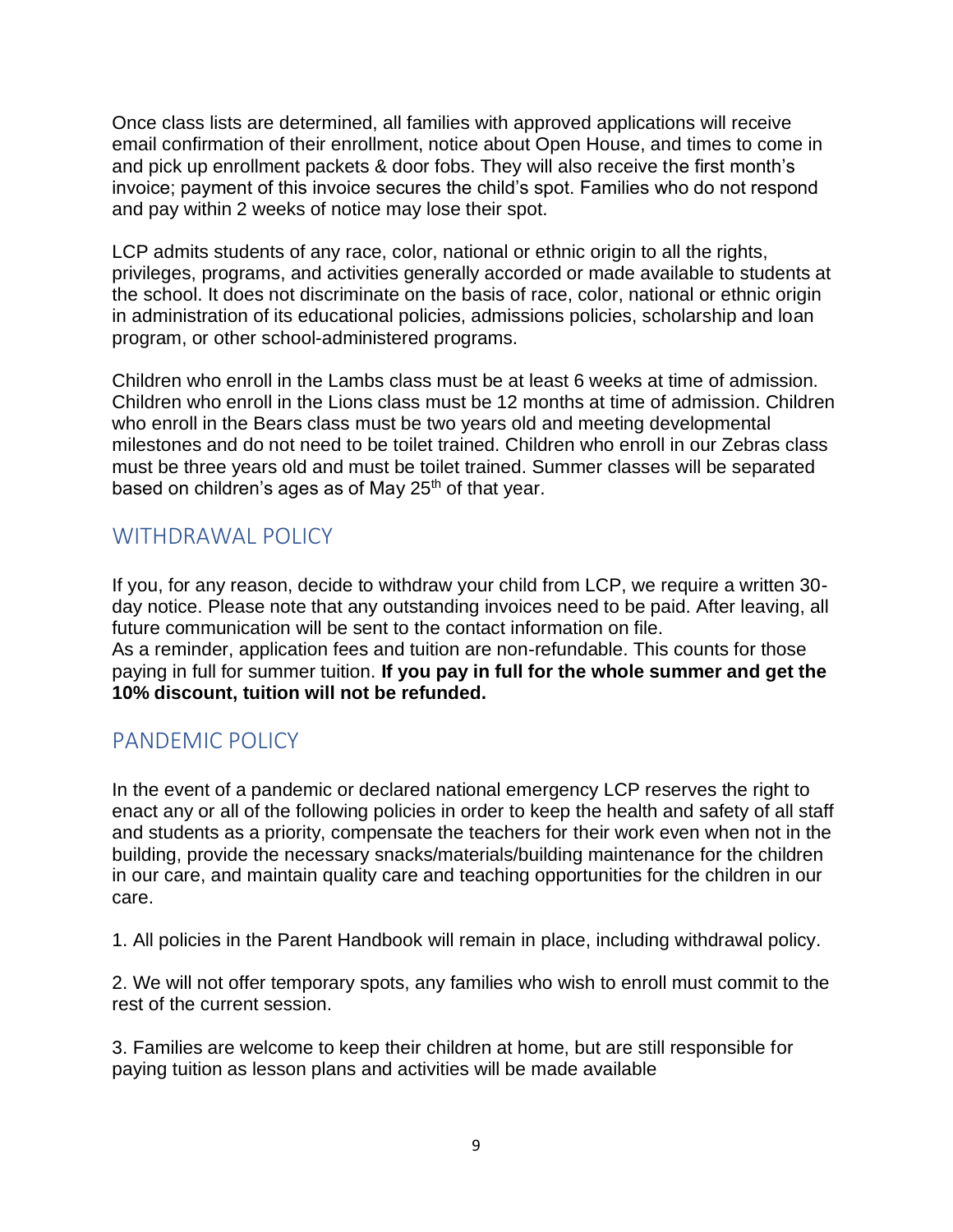4. We will follow all mandated Federal, State of Wisconsin, or Dane County orders.

5. We will determine eligibility for attendance based on Federal or State orders.

6. We may require written documentation of personal information related to Federal or State orders.

7. We may implement emergency policies to protect the health and safety of all staff and students.

**\***LCP hours during the pandemic have been temporarily modified to 7am to 5pm.

# <span id="page-9-0"></span>CONFIDENTIALITY OF RECORDS

Children's records maintained by the school will be confidential. Parents may, upon request, inspect all records and reports maintained on their children. Living Christ Preschool will transfer records upon parent request.

### <span id="page-9-1"></span>SCHOOL HOURS

Living Christ Preschool is open Monday through Friday from 7am – 6:00pm\*. Half-Day class hours are 8:30am-12:30pm.

**\*There is a 10-minute arrival/departure window before classes begin and after classes end.** Students picked up outside of this window will be charged late pick-up fees. See "Arrival & Departure" for details.

LCP will be closed for the following holidays: New Year's Day, Good Friday, Easter Monday, Memorial Day, 4th of July, Labor Day, Thanksgiving Day, Day after Thanksgiving, Christmas Eve and New Year's Eve. We are also closed over the week of Christmas for a Christmas break; dates will vary yearly. We will also close for a week in August for cleaning and preparing for Fall enrollment. LCP will also be closed for two scheduled teacher in-service days annually, with dates published with the annual calendar to the extent possible, with a minimum of 60-days' notice

Please park in a designated parking space by the south entrance to the building and bring your child to the preschool entrance. After outerwear is removed, walk with your child to the classroom.

#### **At LCP, we believe that regular attendance is vital to a child's education. Children are expected to be on time every day.**

The exterior preschool doors are locked at all times during the preschool day. Upon enrollment you will be issued a key fob which will unlock the door for you during preschool hours. There is a \$10 fob fee, which will be refunded when the fob is returned to the office in working condition.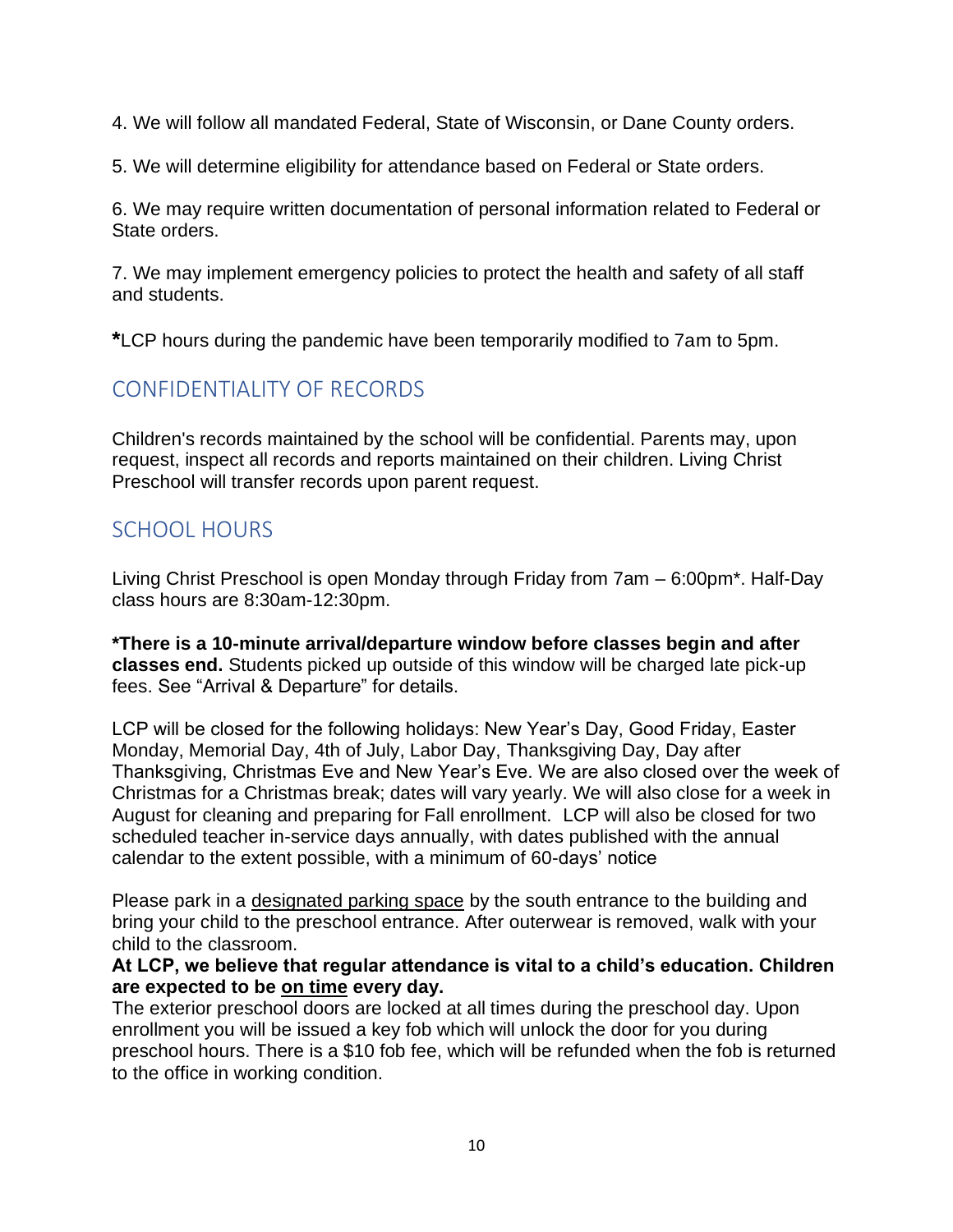# <span id="page-10-0"></span>INTAKE MEETING PROCEDURE

An intake meeting will be held for all students. Roughly 2 weeks before your child is scheduled to start you will receive an email with a few times for you and your child to come in and see the classroom and discuss items like schedule, pick up/drop off procedures, what to bring to school, and answer any questions. For children under age 2 we will also ask you to bring your completed Intake Form with you to this meeting. Please respond promptly to this email so that time can be arranged for all classroom teachers to be present for most of the Intake Meeting. At this meeting you will also receive your key fob and any missing forms to be completed before your child's first day.

# <span id="page-10-1"></span>ARRIVAL AND DEPARTURE

When you arrive, please help your child hang up any coats, hats, or jackets before entering the classroom. Sign in your child on Brightwheel and let the teachers know about how your child's day has been so far. Drop offs can be difficult, here are some tips for success:

1. **Establish a routine**: Follow the same steps each time you drop off at preschool. For example, hang up coat, enter classroom, wash hands while Dad/Mom signs in, give a hug and kiss, say good-bye, leave.

2. **Separate Once:** After you have left the room, avoid coming back until pick up time. The moment of you leaving is the hardest part for your child, and if you return several times, it lengthens the stress and anxiety for your child.

3. **Be Reliable:** Return at a promised time. Teachers can help make visual reminders for when Mom or Dad is returning which will be strengthened by you following through. Children associate best with parts of their schedule, for example after snack, or before nap time.

At pick up time, please make sure you sign your child out on Brightwheel. This helps teachers keep track of who has left for the day. Also, make sure the teacher knows you are leaving with your child before exiting the classroom, gym or playground.

Children will not be released to anyone other than their parents or persons authorized by the parents on the Child Care Enrollment Form to pick up their child. In the event that you, or an authorized person, cannot pick up your child, an Alternative Pick-Up Consent form must be obtained from the office and completed by a parent. If there is not sufficient time to inform the teacher in this manner, you must call the school. The person picking up children must provide identification (ex. driver's license) upon arrival to the preschool. Please advise the adult who is picking up to bring their identification in with them for pick-up.

Parents are responsible for making sure that their children are brought to and picked up from LCP within the time frame for which they registered their children.

**For Half-day students, if you drop off your child outside of the 10-minute arrival window before classes begin, there will be an early drop off fee of \$10 for every 10 minutes prior to the scheduled time. For Half-Day and Full-Day students, if you pick up your child after their designated time, there will be a late fee of \$10**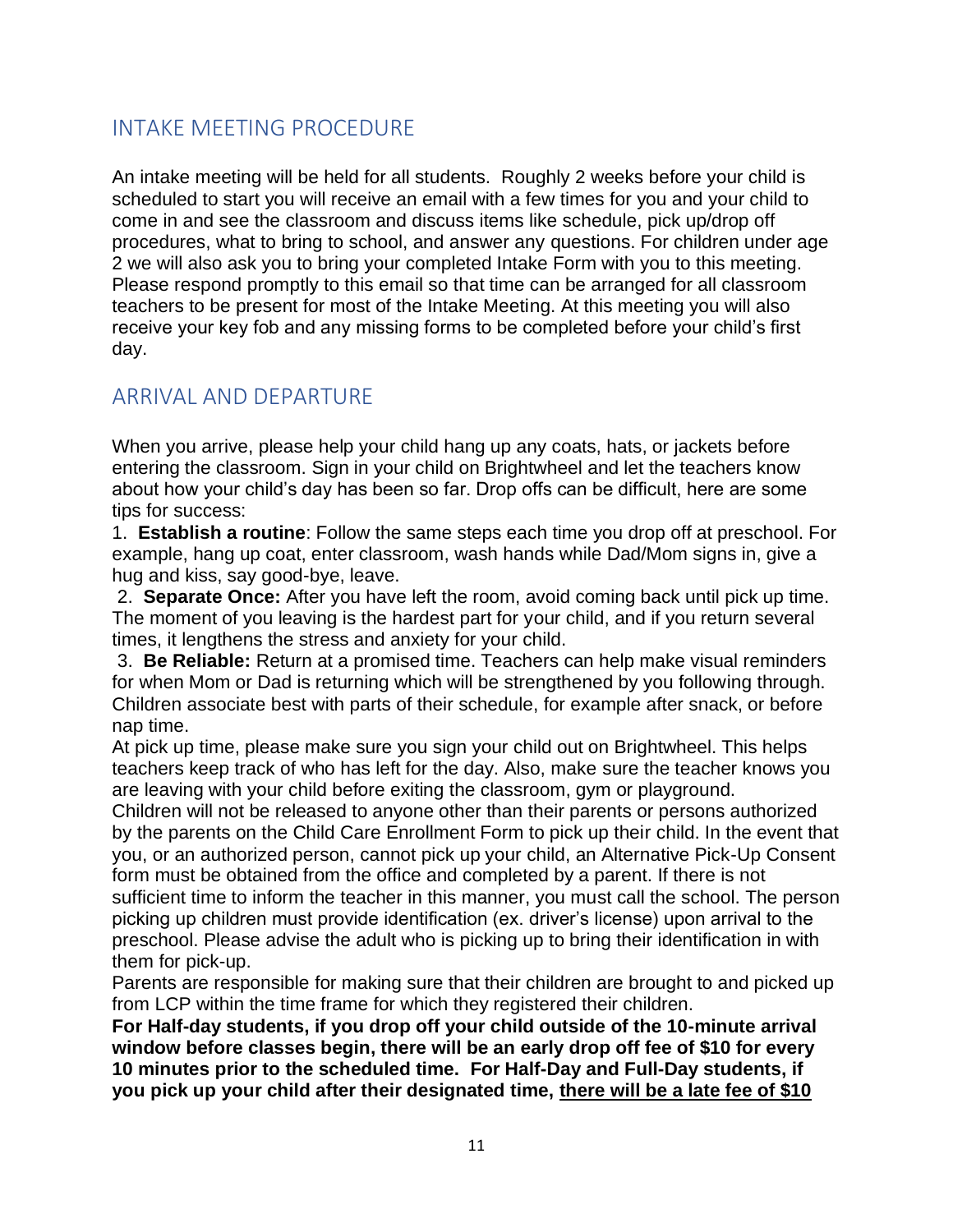**for every 10 minutes after the scheduled pick-up time. This late fee will be paid at pickup, or the next day of attendance.** If violations persist or fees are not paid, the child could be subject to removal from LCP.

# <span id="page-11-0"></span>WEATHER/EMERGENCY CLOSING DAYS

The Preschool will follow the Middleton/Cross Plains School schedule for weather related school closings. When they are closed, we will **not** have school/daycare. In the event of a 1 hour delay we will open at 8 am for Full-Day care and 9 am for Half-Day care. For a 2-hour delay, the Half-Day program will be closed and we will open at 9 am for Full-Day students. A Brightwheel message will also be sent out. In case of an emergency where school needs to close, families will be called by the teachers or director to inform them of the situation and time frame for picking up their child.

### <span id="page-11-1"></span>DAILY SCHEDULES

Each teacher will post a copy of the daily schedule on the board outside of their classroom. Copies will be made available upon request. We welcome parents in our classroom! If you have interest in observing or volunteering in your child's classroom, or for the school in another way, please speak with your child's teacher. Children are scheduled for days of the week and either full-day or half-day based on the enrollment application. Classrooms are filled and staff assigned based on the enrollment applications. Families may not change the schedule and bring the child on a different day or a different schedule or switch to a different day if the child was sick or absent during a scheduled day. Follow the process for Schedule Changes below should a change be necessary.

# <span id="page-11-2"></span>SCHEDULE CHANGE REQUESTS

Permanent schedule change request for your child must be emailed to the director with the days of the week your child currently attends, what days you are requesting, requested change date, and the reason for the schedule change. Requests must be sent at least 30 days prior to the requested change date and any additionally incurred tuition will be due upon approval of the request. All requests will be reviewed and acceptance/denial will be dependent on classroom ratios. Limit schedule changes to necessary requests only as consistency in a child's schedule is critical to their classroom confidence and growth both socially and academically. More than 2 schedule changes in an academic year (Sep 1- May 25) may incur a \$50 fee.

# <span id="page-11-3"></span>\*TUITION FOR SCHEDULE CHANGES

If a family adds in an additional day of care that is not part of a permanent schedule change, they will be charged the single day rate for their regularly charged tuition. (If a child is scheduled 4 full days and their rate is \$325 per week  $$325/4 = $81.25$  which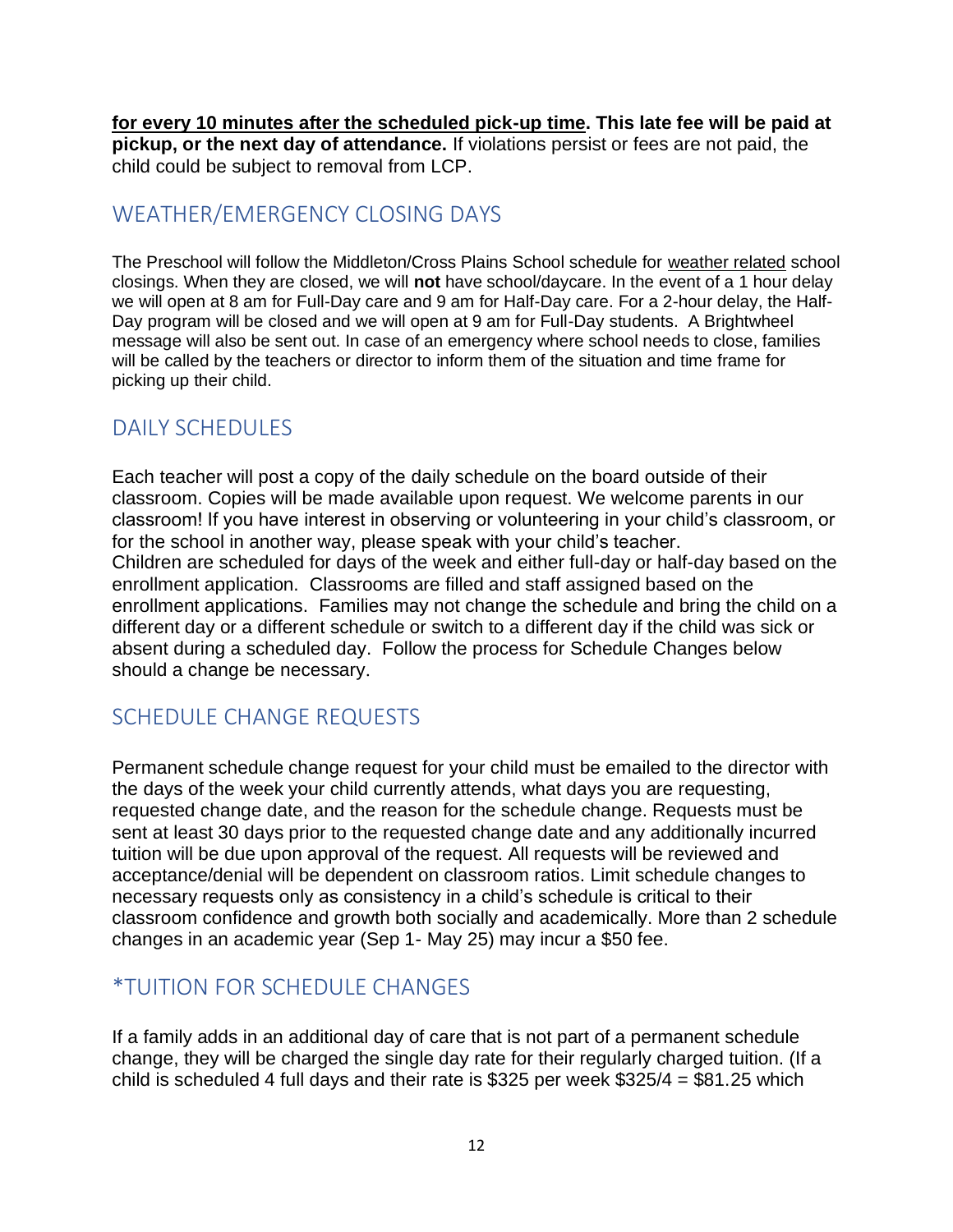would be the added day rate. If they wanted to attend a 5th day on a particular week \$81.25 would be added to their account on Brightwheel.)

We do try to minimize non-permanent schedule changes, but can accommodate requests on occasion based on staffing and classroom enrollment.

If a family wants to make a permanent schedule change after tuition is already posted for the month the additional days will be charged at the added day rate of the new weekly tuition rate. (If a Zebra attending three days per week paying \$110/week wants to switch to five days per week an additional \$70/week (added day rate for 5 day a week Zebras is \$35/day) will be added to the weeks that have already had tuition posted.) When new tuition is posted or the request does not take effect until after tuition is posted, the student will be charged the new rate for the new schedule with no additional charges. (If a Zebra attending three days per week paying \$110/week puts in a request January 15 to begin 5 days per week March 1, when March's tuition is posted the student's tuition will be posted at \$175/week.)

# <span id="page-12-0"></span>PARENT COMMUNICATION

Parents are kept informed of school activities through a yearly event calendar, monthly classroom newsletters, field trip notices, notices posted on the parent bulletin boards, emails from teachers and the director, and daily updates via Brightwheel. If you need to contact your child's teacher, please use the class email or Brightwheel. The director is best reached through email, lcpdirector110@gmail.com.

\*Parents must be able to access the information on Brightwheel, either through the app, or on a computer. This is our main method of communication between LCP, teachers, and parents.

During the months of November and February, parent-teacher conferences will be scheduled with each child's parents to discuss progress, milestones, and developmental goals. Parents may schedule a conference with the teacher or director whenever there is a need.

If parents have concerns or questions regarding classroom procedures, they are encouraged to first direct them to the classroom teacher. If they are dissatisfied with the results of that meeting, they can then schedule a meeting with the director. A meeting may then be held between the parents, teacher, and director. If parents are still not satisfied, they may take the matter to the Lutheran Church of the Living Christ Preschool Board.

Copies of the Preschool Policy Book and the DCF 251 Licensing Rules for Group Child Care Centers will be kept in the parent information rack in the main hallway. These copies will remain in the preschool. Parents can request personal copies from the director.

For tax purposes, please save copies of your child's invoices. Year end tax reports are available for parents to print off through Brighwheel.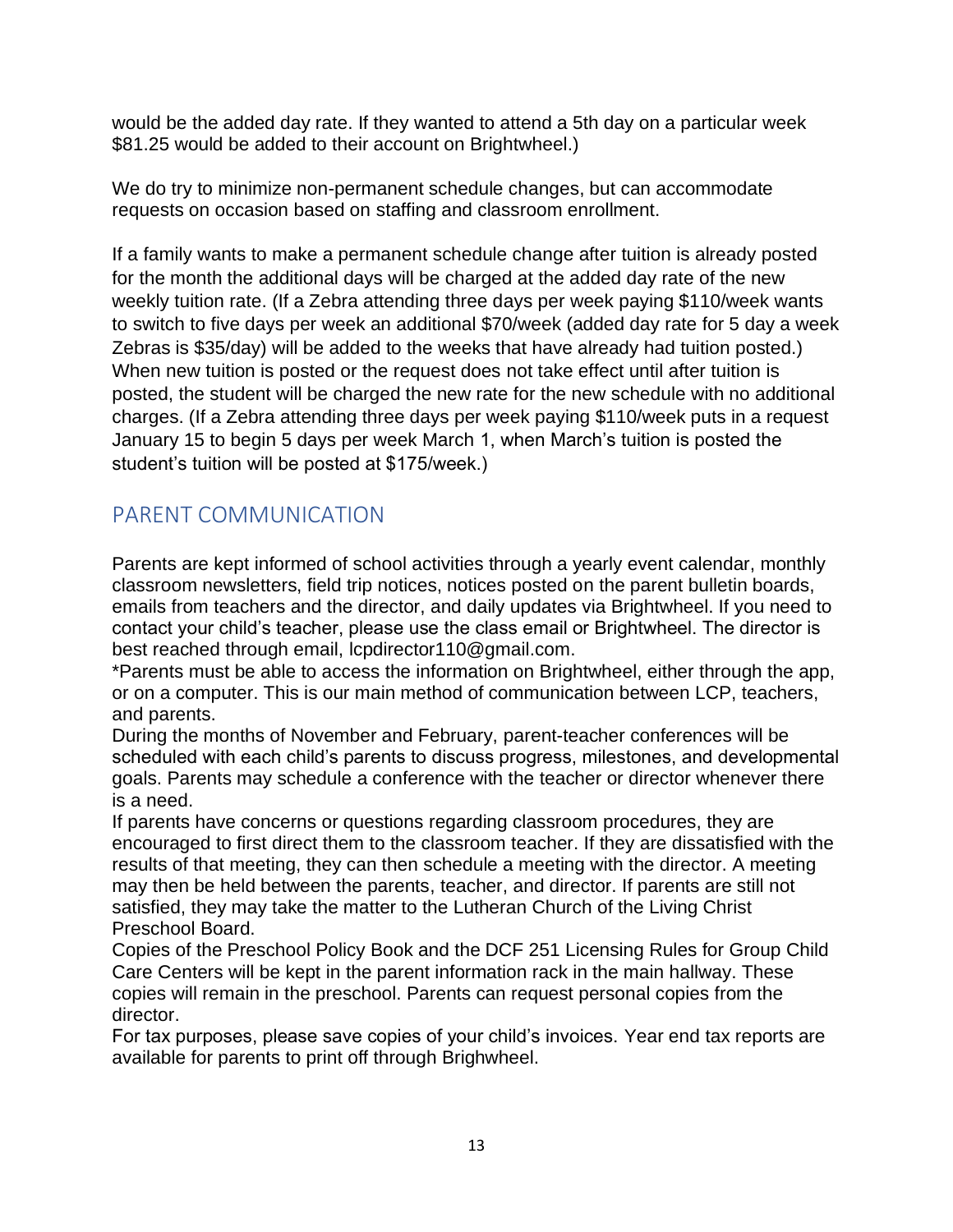# <span id="page-13-0"></span>HEALTH CARE AND SAFETY POLICY

The following state required **forms must be completed by parents and turned in to the preschool before their child is admitted to class on the first day of school**: Application Form, Day Care Immunization Record, Health History and Care Plan, and Child Health Report—which must be completed by a healthcare professional. Children will be observed by the staff upon arrival for symptoms of injury or illness. Any

contusions, lacerations, burns or unusual bruises noted at that time, or any which occur during class time, will be documented in the medications and injury log book. All staff is mandated by law to report cases of suspected child abuse or neglect.

Children who are ill are required to stay home from school. LCP is not licensed to care for mildly ill children. See the guide on page 23 as a reference if children should stay home. If a child becomes ill while at school (ex. vomiting, diarrhea or a fever of 100 degrees or higher), the child's parent will be notified to pick the child up as soon as possible. If a parent is not available, the emergency person indicated on the application form will be called. If this person is unavailable and the seriousness of the illness warrants, the child's physician will be called. The designated emergency care facility for LCP is Meriter Hospital Emergency Room. Children must be symptom free for 24 hours before returning to school. Make up days are not granted for days students miss due to illness.

Center staff may give prescription or non-prescription medication such as pain relievers, allergy medication, or asthma treatments in controlled circumstances following the precise directions on the medical form completed by the parent when the medication is brought in. Prescription medications must have a signed note by a healthcare provider with dispensing instructions. These medications must come to the school in their original containers, with dosage orders clearly printed.

If your child has an allergy (food or otherwise) or any other dietary concerns please make them known to your child's teacher and the director. LCP's policy is to have a list in each classroom of children with allergies or dietary restrictions so that every teacher who works in that classroom is aware of such issues.

Pets are not owned by the Preschool, however, can be a part of the preschool program. If an animal were to be brought into the preschool, parents would be given advance notice and given the opportunity to have their child removed from the demonstration. No weapons of any kind are to be on the premises at any time. We do not allow concealed carry weapons at our school.

#### **If your child will be absent from class for any reason, please call by 8:45am to inform the teacher. If no call is received by 9:00am, you will be charged the No Call/No Show fee. After 5 No Call/No Shows your child will be disenrolled from LCP.**

All children will be within sight and hearing of a staff person from the time they are dropped off at the preschool to the time they are picked up. If you have a need to reach your child's teacher during class time, please use the **preschool phone number** listed on the first page of the Handbook.

Regular safety inspections of the facilities will be made by the director and unsafe items will be removed, repaired or replaced. Fire drills will be conducted monthly. Fire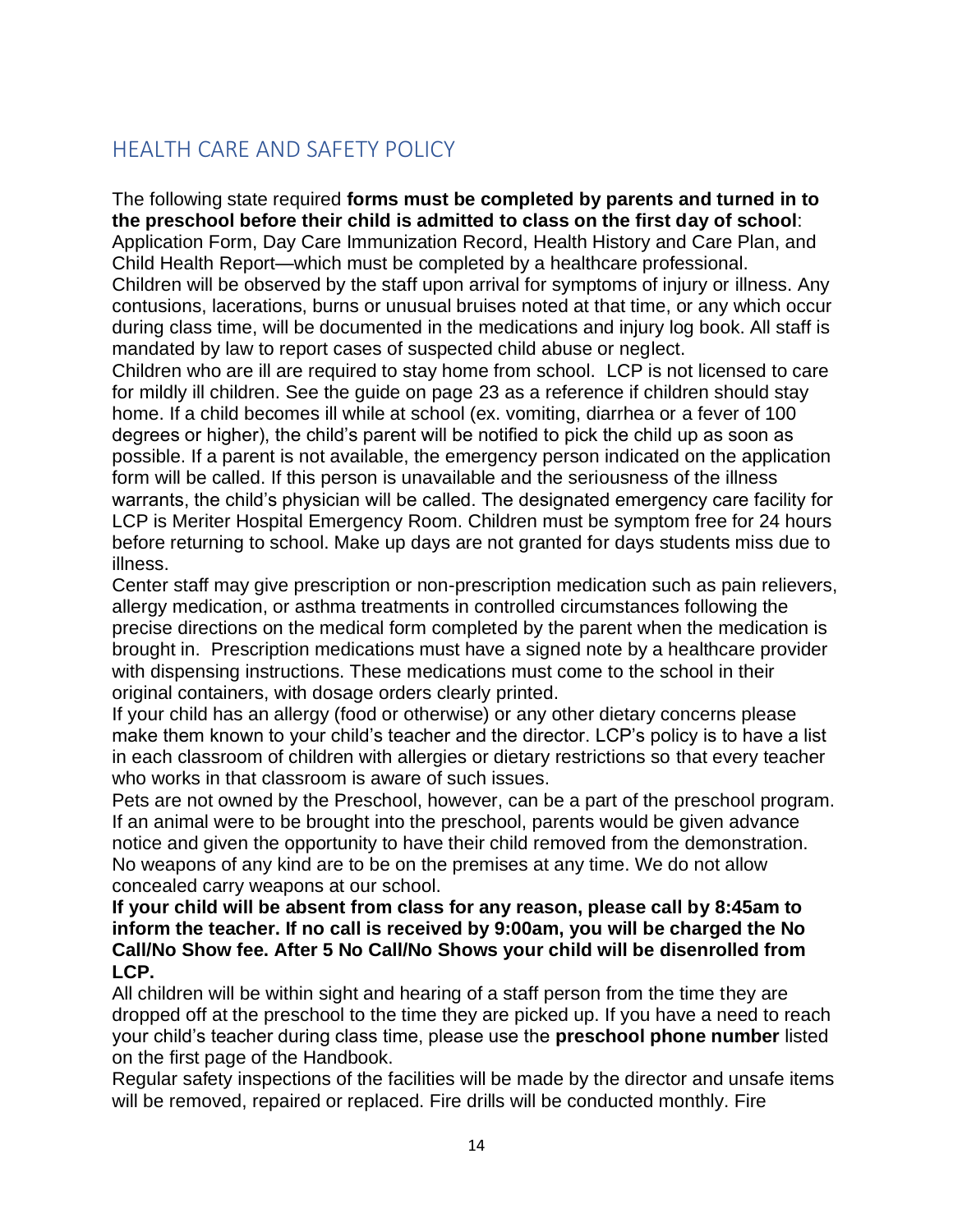evacuation plans and routes will be posted in the classroom. Tornado drills are conducted monthly during tornado season, April-October. Lockdown drills will be conducted 2 times per year. In the event we need to evacuate the school, our rally point will be Walnut Grove Park on N. Westfield Rd,

See the policy manual in the hallway for more specific lockdown procedures. The director and teachers will monitor the temperature outdoors and, in the event of extremely hot or cold temperatures, heat index or wind chill, the children will stay indoors for large motor activities.

# <span id="page-14-0"></span>CURRICULUM

LCP follows a religious curriculum that is designed to take students through the Bible chronologically. It presents the alphabet over the course of these weeks by connecting a different letter to the weekly Bible account. Shapes, numbers, and social-emotional skills are also built into the daily and weekly lessons aligned with the Wisconsin Model Early Learning Standards (WMELS) to ensure that all aspects of your child's development are being met.

Curriculum in the infant and one's rooms is less structured, but equally important. Teachers will also be following the WMELS to ensure children are receiving developmentally appropriate activity on a daily basis. Much of the learning which occurs for infants and one-year-olds comes through their investigation of the world around them.

Portfolios for each individual child will be created by teachers to show their growth and development. Parents may request to view portfolios at any time. Portfolios will be reviewed at Parent Teacher Conferences.

Lesson plans each week can be viewed under the "Learning" tab on the Brightwheel App.

\*Each family is asked to fill out the "all about me" page as well as submit a paragraph about their family to enrich their child's portfolio and meet YoungStar requirements. Teachers will make sure all children get ample time to explore their classroom environment, outside play area, and school by taking walks with strollers and play time. The curriculum is activity based to limit sedentary behavior. Interactions with teachers and other children will 14 help children reach developmental milestones build strong relationships. Lesson plans will incorporate different areas of investigation and exploration.

There will be no screen time for children under age 2. For those over age 2, screen time will be limited to 30 minutes or less per week. If a movie is shown it will be related to curriculum activities, rated G, parents will be advised before-hand, and alternate activities will be available for children to choose.

# <span id="page-14-1"></span>CHILD GUIDANCE

As teachers in a Christian preschool, we strive to follow Christ's example in showing love and forgiveness to the children, their parents and each other. Through loving, consistent discipline, we strive to help the child gain self-control and respect for the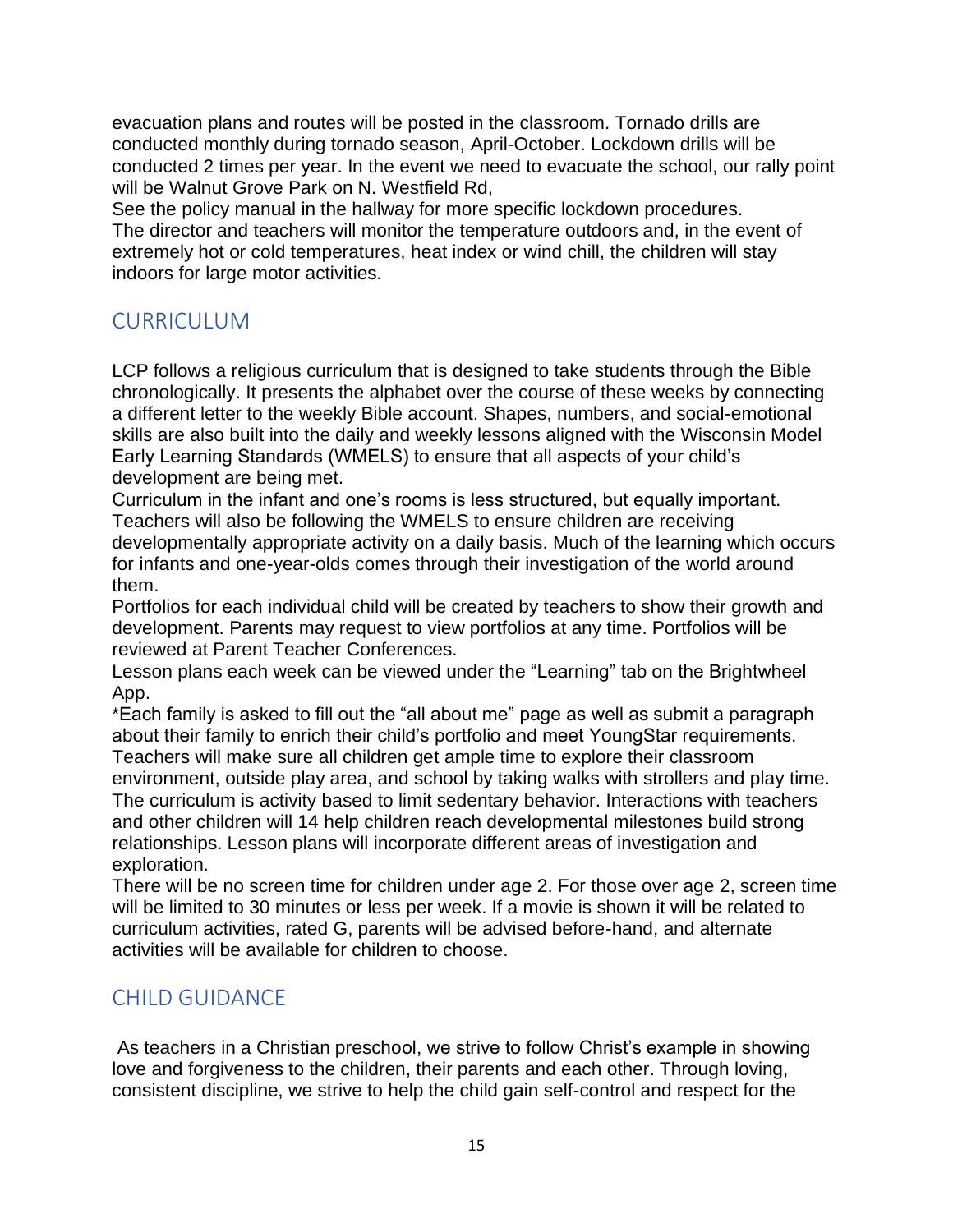feelings and property of others. The following are some methods that will be used to help discourage inappropriate behavior in children:

1. Have the class time well planned and lesson materials ready so the transition time from one activity to another is short and smooth.

2. Keep in mind the limited attention span of young children and alternate quiet and active periods.

3. Build self-esteem in the children through praise.

4. Be consistent in setting limits on behavior for children.

5. Use developmentally appropriate materials and activities that will hold children's interest.

6. Help each child feel loved, wanted, and needed.

7. Speak quietly and lovingly to children and treat them with respect.

#### **Following are some techniques that will be used if conflicts between children occur:**

1. A child may be redirected to another activity or area of the classroom.

2. A toy or other object may be removed for a time.

3. Children who are in conflict will be encouraged to express to each other their feelings and the things that bother them, and to show love and kindness as Jesus taught. The reason for disciplinary action will be explained to help the child understand why the behavior is unacceptable, and the staff member will discuss with the child some better choices the child might have made. The emphasis for staff and children will be on showing love, kindness, and forgiveness toward each other, as God has shown toward us.

Each child deserves a safe environment. If a child continues to exhibit harmful behavior such as hitting, biting, kicking, spitting, or verbal abuse after the above disciplinary measures have been taken, a conference with the teacher and the director will be necessary. If the behavior continues after this conference, the child may be removed from the school.

# <span id="page-15-0"></span>CLOTHING

Please dress your child comfortably in washable play clothes. Shoes should be sturdy with non-slip soles, the type that can be fastened securely for running and jumping activities. **No sandals, thongs, flipflops, or other "slip on" shoes, please**, as these do not provide sufficient protection for children's feet when they are playing on wood chips, or running in the gym.

Please dress your child according to the weather. We will be going outdoors daily. Please make sure your child brings boots, snow pants, hats, and mittens during winter months. See clothing guide below.

Accidents or spills occasionally occur, please provide a change of clothing. Please label all clothing. Children will be encouraged to dress themselves at preschool so please work on this at home also.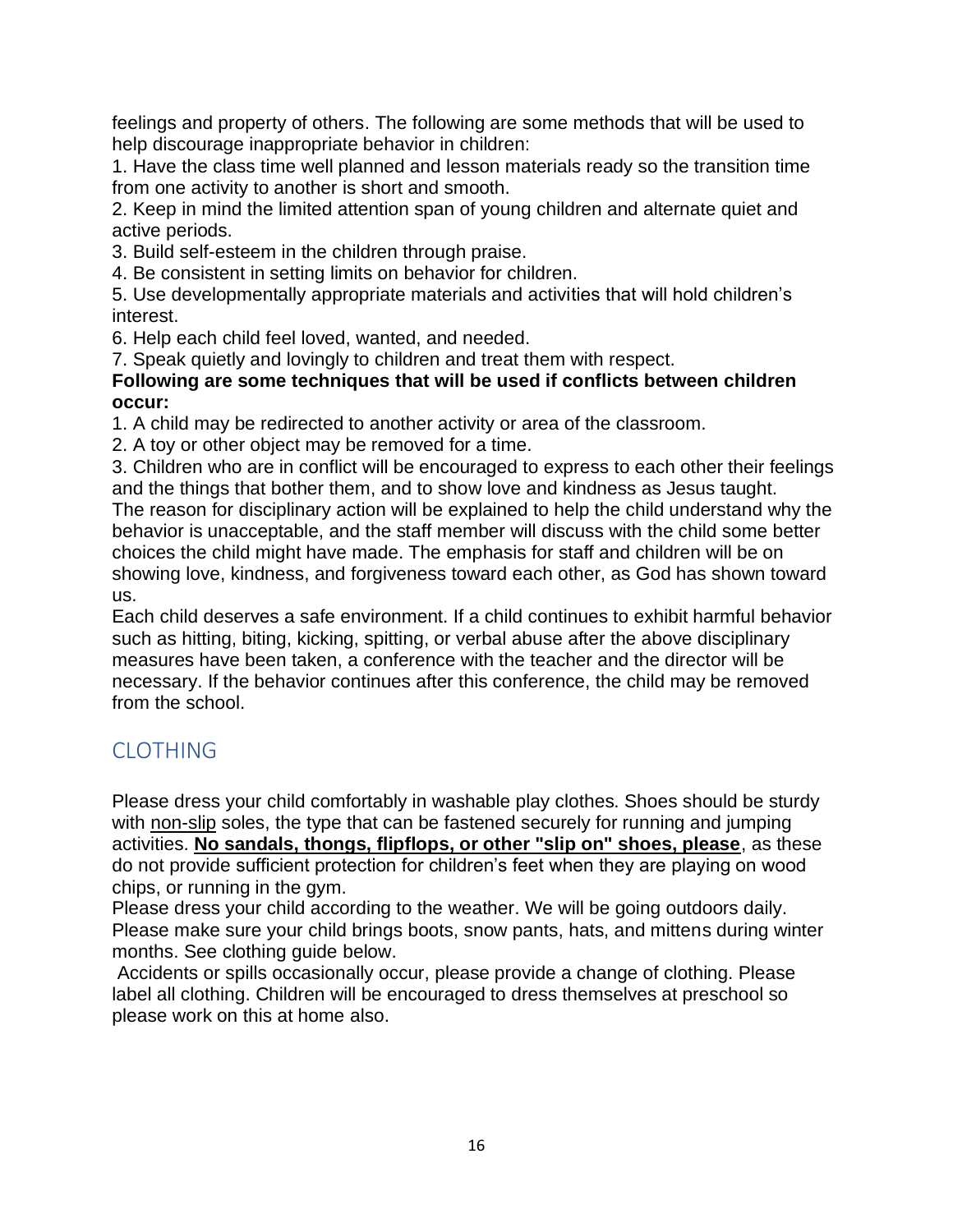#### **For Outside** On Top **On Bottom Temperature Shoes** +60 Degrees **Fahrenheit 45-60 Degrees Fahrenheit** 35-45 Degrees **Fahrenheit** Below 35 **Degrees Fahrenheit**

# **CLOTHING SUGGESTIONS BY TEMPERATURE**

# <span id="page-16-0"></span>FIELD TRIPS

You are asked to indicate on the required Application Form whether or not you give permission for your child to participate in field trips that occur through the year. This includes walks to the park for the children in the Bears and Zebras classes. Additionally, several days prior to each field trip, notices will be posted indicating the event and time. We may need your help to supervise the children on these trips. We contract buses for transportation. Children will be counted upon entering and exiting the bus to ensure everyone is present at all times. Signing the field trip forms gives LCP permission to take children on the bus to and from the preschool and trip destination.

# <span id="page-16-1"></span>SNACKS/LUNCH

The school will provide both the morning and the afternoon snack for the children. Snack menus are posted for the month on the parent information board outside of the office and sent through Brightwheel. AM snack will be served with milk. If juice is listed, it will be 100% fruit juice for the PM. Please refrain from bringing snacks from home except for birthdays. If you would like to provide snacks for the class on your child's birthday, please let the teacher know a few days in advance to request suggestions. Living Christ Preschool is a "**peanut and tree nut free**" facility and will not serve foods which contain or were processed with peanuts or nuts. All parents are required to avoid including these foods in their children's lunch.

\*Children's lunches from home must follow the CACFP Meal Requirements (can be found on parent board) to ensure children are receiving a balanced meal. If a parent provided snack or lunch that does not meet the Wisconsin Department of Children and Families Licensing Requirements, then LCP will supplement to meet these requirements. Upon a first occurrence, families will be notified regarding which component was missing from a child's snack or lunch. Subsequent instances will result in a fee of \$5 for each additional item we are required to supply.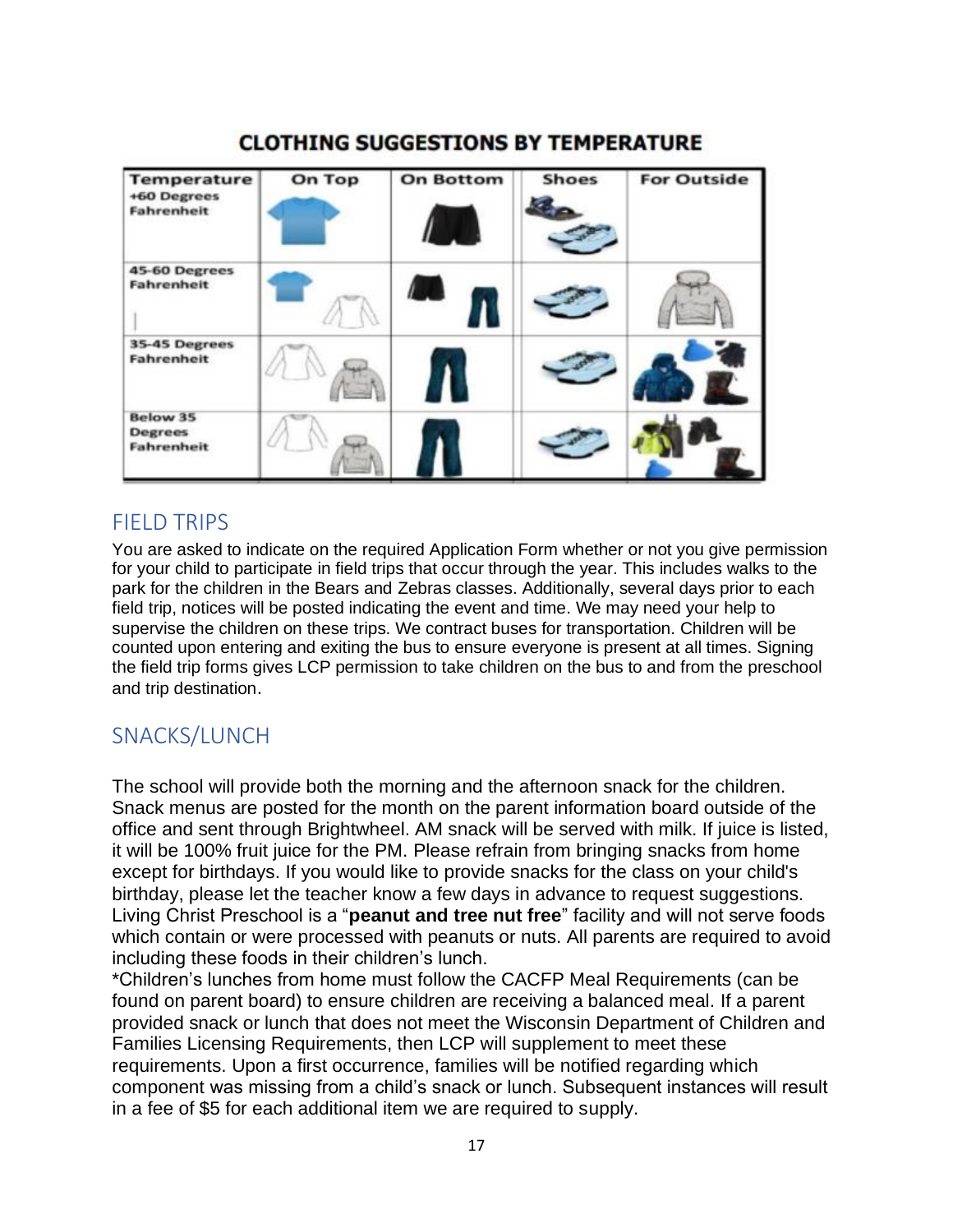Any child who doesn't bring a lunch will be provided a meal following these requirements by the school at a \$10 cost. If a child frequently does not have a lunch, they may be dis-enrolled from preschool.

Meals will be served family style in the classrooms and as children are able, they will be encouraged to serve themselves. Teachers will sit with children to help facilitate use of manners, serving skills, and engage in conversations. Teachers will encourage children to try new foods, but food will not be withheld or used as a positive/negative motivator.

# <span id="page-17-0"></span>PLAY AREAS

Daily schedules are created to offer each age group at least 45 minutes of outdoor/gross motor activity per half-day. The large playground is designed for our children ages 2 and above. The play area directly outside the infant classroom and the small playground are reserved for children in the infant and one's classes respectively as the toys and equipment there are designed for children at their developmental level. All playgrounds offer shaded and non-shaded areas to play throughout the day. The gym has toys and equipment for all age levels and the option to be sectioned off with dividers as needed. The gym will be the primary gross motor area when the weather is poor. Children will be taken outside at least once in the morning and once in the afternoon, as weather permits.

### <span id="page-17-1"></span>INFANT AND ONES

For infant and ones, the Brightwheel app will be filled out by teachers to keep track of food intake, bathroom habits, and sleep schedule each day. When you drop off your child, please let the teachers know the last time your child was changed and fed. The daily report will be sent home after your child leaves for the day.

Our infant classroom is shoe free, please take off your shoes before you enter the classroom to help keep the floors clean as this is a primary place of play and movement for the children.

Parents are asked to provide a fitted crib sheet for their child which will be sent home weekly to be washed. LCP will keep extras on hand in the event that a sheet gets dirty throughout the week. Your child may use a pacifier at nap time, but for health reasons, it will be kept in his/her cubby when not in use.

In the attempt to be Eco-Friendly, LCP will provide cloth diaper service to all infant and one-year-olds during the time they spend at the center. We ask that parents have a small supply of diapers at the school to have children changed into at pick up time by their teachers.

Families are responsible for bringing in formula, breast milk, or solid food for their infant's meals/lunch. As children are introduced to more solid foods, LCP will provide a morning and an afternoon snack. As children become more independent, they will be given silverware and sippy cups to use during these times.

Infant schedules will be tailored to each child's daily routine and needs. This means that children will be doing activities at different times, allowing teachers time for one-on-one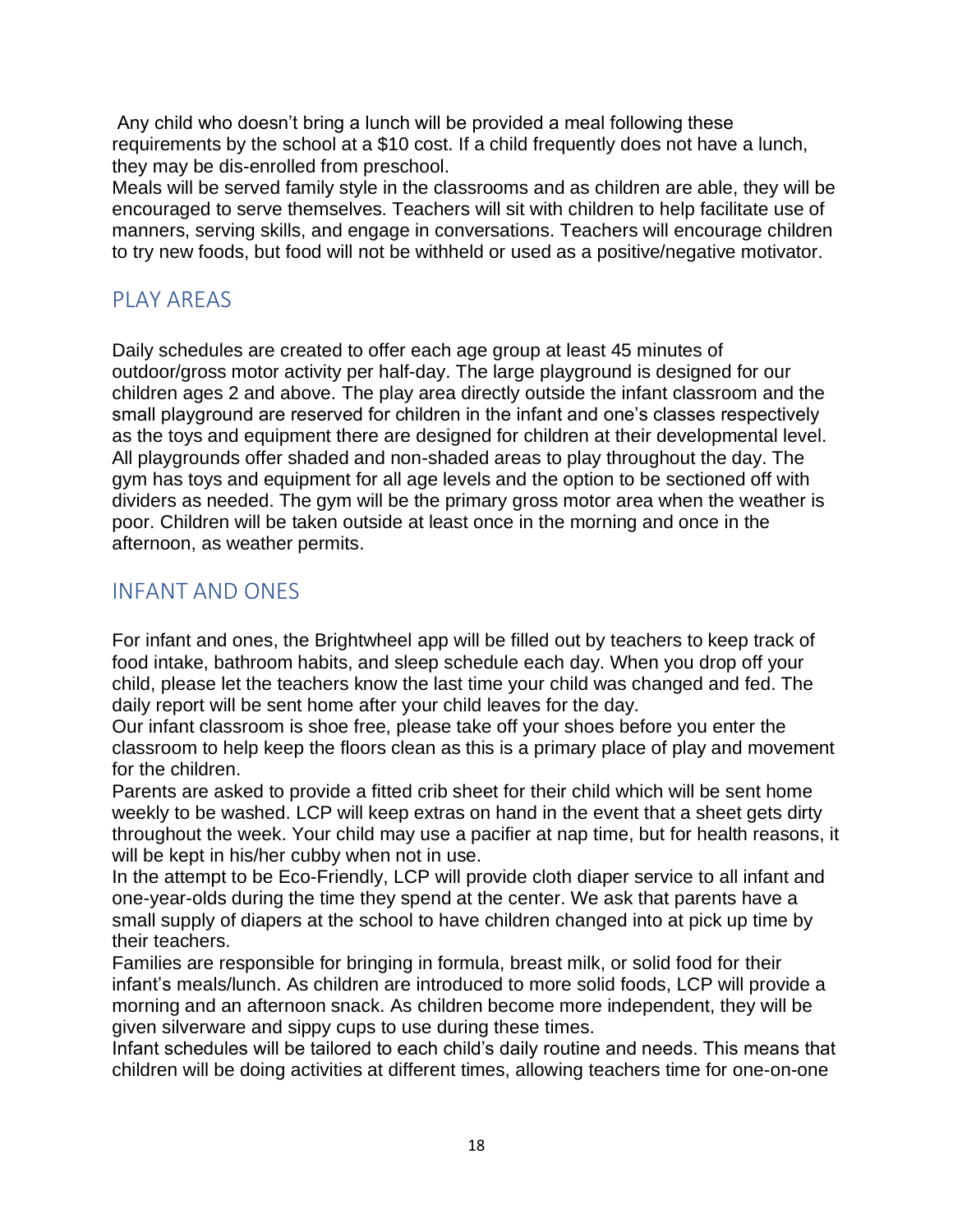interaction throughout the day. As they get closer to transitioning to the Lions class, children will begin training for one nap after lunch, from 12:30-2:30 pm.

To supplement outdoor play, teachers will also use the strollers to take children on walks around the inside of the school and the parking lots to allow them to experience new places and faces.

When infants are asleep, they will be placed in their crib on their backs, without any other blankets, pillows, or stuffed animals in accordance with licensing regulations. If an infant rolls over during sleep, and is able to roll from front to back, he/she may remain on his/her stomach. These practices will be followed as best sleep practices to help prevent Sudden Infant Death Syndrome, or SIDS.

# <span id="page-18-0"></span>SPECIAL ADDITION: COVID 19 PANDEMIC POLICIES

The following are the policies enacted due to the COVID-19 pandemic. LCP reserves the right to change or amend these policies at any time during the course of the pandemic to maintain the health and safety of all children and staff at LCP These policies will remain in effect as long as necessary, or mandated by the Federal Government, CDC, DCF, and/or Dane County Department of Public Health. Cleaning Procedures

-Clean high touch points (tables, light switch, door knobs) throughout the day with soapy water/sanitizer spray

- Sink & Diaper Tables should be sanitized and left to air dry after toileting session - Dishes: follow procedure on wall behind sink if not using dishwasher (No dishes should be washed in classrooms)

-Bottles: Follow dishes procedure, wash all parts separately (Parents should provide enough bottles for each day, then send home to wash)

-Toys: Wash daily with sanitizing solution, let air dry overnight -Plush Toys/Blankets: If it goes into a child's mouth, it goes into laundry bag ASAP. Laundry done weekly, unless needed more often

-Each classroom has a dirty toy/dish bin for items to go in as soon as they have been in a child's mouth or after use for daily washing

-Take sanitizing spray/wipes out with you to the playground/gym to wipe down high touch points before and after group play

# <span id="page-18-1"></span>ACKNOWLEDGMENT OF PANDEMIC POLICIES

In order to remain as safe as possible for all children and staff, LCP has enacted a pandemic policy. Limited hours of care are necessary and LCP will close at 5pm until further notice.

1. All policies in this Parent Handbook will remain in place, including withdrawal policy. 2. We will not offer temporary spots, any families who wish to enroll must commit to the

rest of the current session.

3. Families are welcome to keep their children at home, but are still responsible for paying tuition as lesson plans and activities will be made available.

4. We will follow all mandated Federal, State of Wisconsin, or Dane County orders.

5. We will determine eligibility for attendance based on Federal, State, or Dane County orders.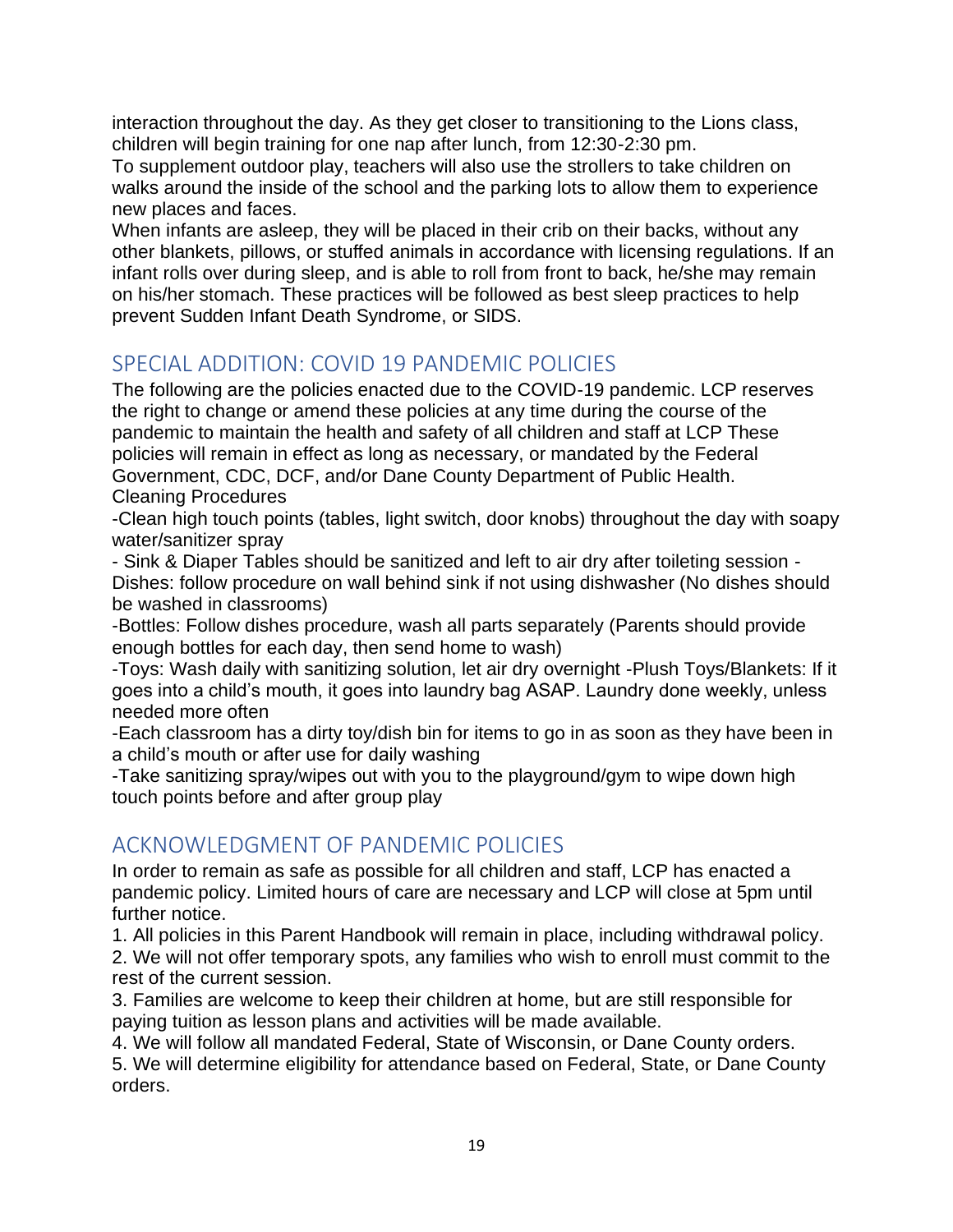6. We may require written documentation of personal information related to Federal, State, or Dane County orders.

7. We may implement additional emergency policies to protect the health and safety of all staff and students.

8. Use the attached Health Policy flow chart to determine if your child is well enough to attend school.

\*Children over the age of 2 will be encouraged to wear a mask throughout their time in the building when mandated by Dane County. When there is no longer a mandate, families can share their mask preference with LCP staff and staff will support your preference for your student.

# <span id="page-19-0"></span>\*UPDATED HEALTH POLICY

The staff at LCP have taken several steps to ensure our building and toys are clean and sanitary for everyone. We have implemented new and extra cleaning policies, updated our Health Policy, and have toy sanitizing routines in place. New updates to the health policy include:

- If any child has a fever of 100 or higher, they must remain at home until fever free, without medication, for 24 hours
- Children with fever, vomiting, consistent coughing/sneezing/runny nose should remain at home until symptom free for 24 hours
- Children consistently coughing/sneezing/with a runny nose at school for over 30 minutes will be sent home
- All children and staff who enter a classroom will immediately wash their hands before touching clipboard/toys/classroom items
- Parents will use hand sanitizer upon entering the main school area. Hand sanitizer can be found on top of the cubbies in the entryway.
- Air purifiers have been added to each classroom.
- All parents are required to wear masks in the building while mandated by Dane County.

Please limit pick up and drop off time to 5-10 minutes and remain socially distanced (6ft) from other family units as much as possible.

**Hygiene Guidelines for Staff and Children** Please be following the CDC guidelines (and modeling to children) the proper way to sneeze and cough to protect those around you: Always cover your nose and mouth with a tissue or use the inside of your elbow. Throw used tissues in the trash. Immediately wash hands with soap and water for at least 20 seconds.

Handwashing: Follow procedure on posters by the sinks from CDC. Use soap and water for at least 20 seconds while scrubbing all parts of the hands.

When to Handwash: Immediately upon entering any classroom, before/after eating, before and after toileting (in between helping each child with toileting), after sneezing/coughing/blowing your nose, before going outside or to the gym, after encountering bodily fluid (drool, spit, etc.), and any other time you feel the need. Staff and families are asked to do their best to limit chances of exposure outside of work/school hours. If you suspect you were exposed, please contact the director, monitor for symptoms, and get tested.